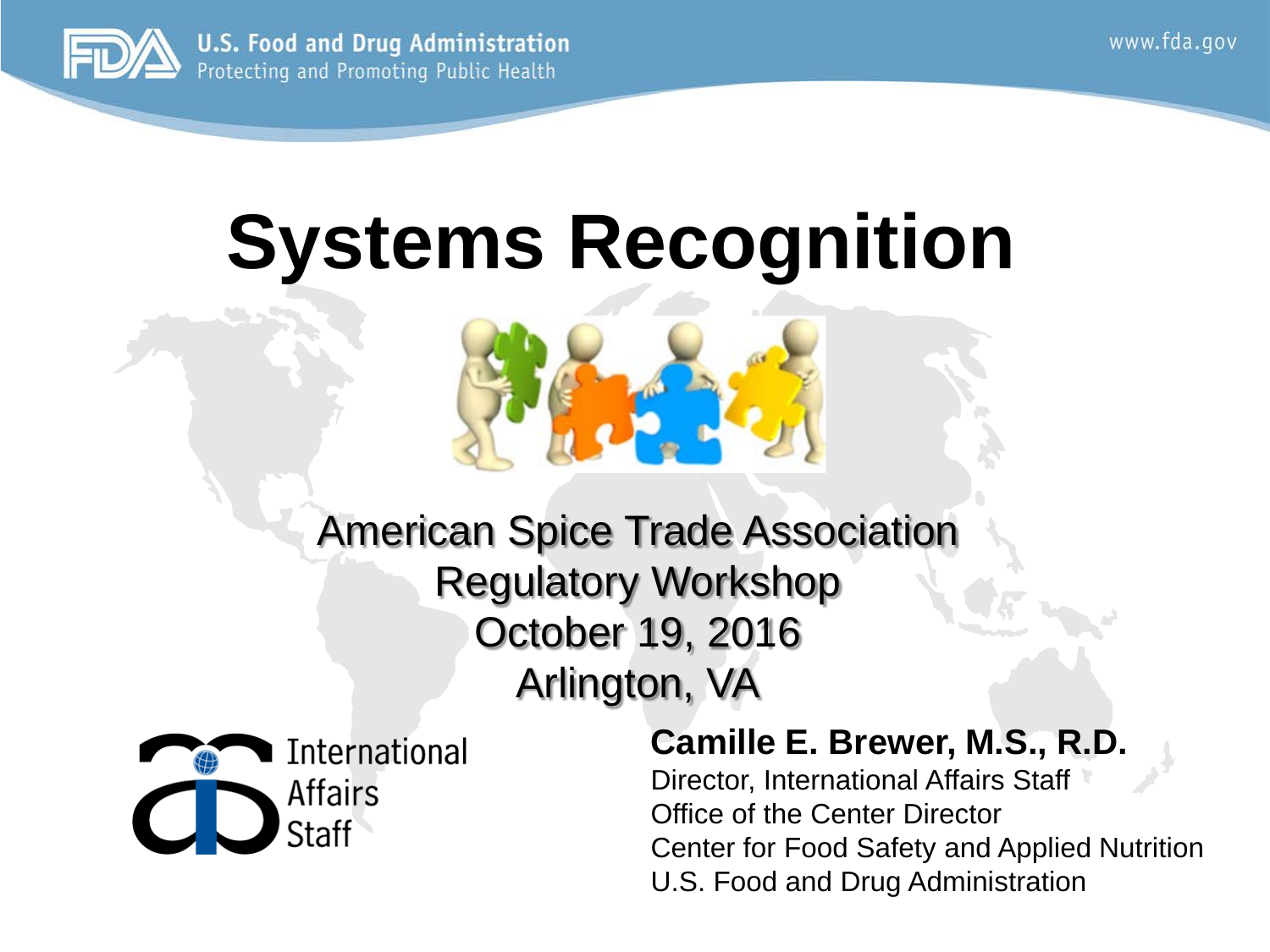

**Center for Food Safety and Applied Nutrition**



www.fda.gov

#### **Points to Cover**

- Background/Systems Recognition
	- Definition
	- Benefits
	- How Countries are Recognized
	- Next Steps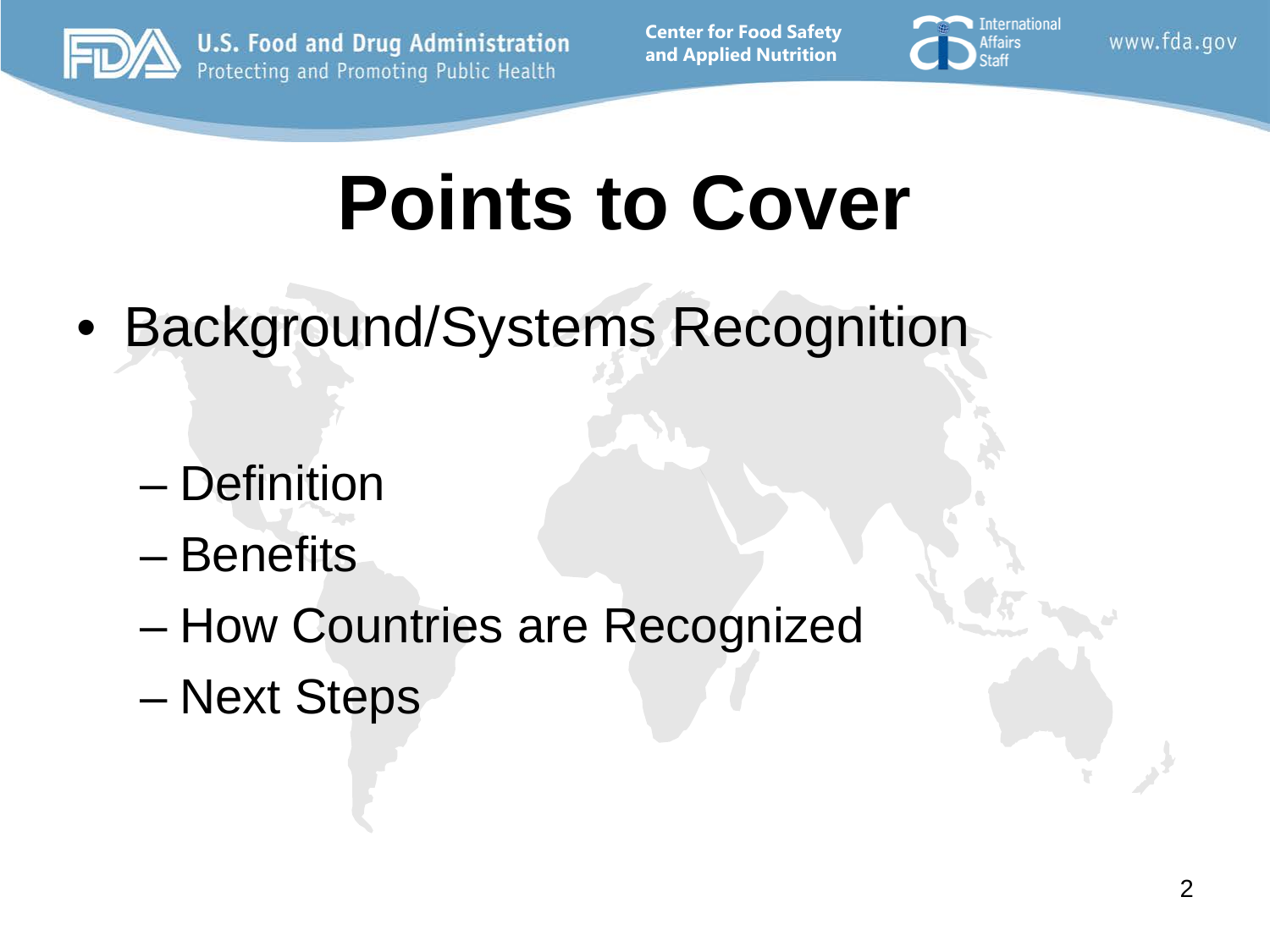

**Center for Food Safety and Applied Nutrition**



www.fda.gov

# **What is Systems Recognition?**

- A tool for regulatory partnership with foreign governments
- Systems recognition describes whether a country's food safety system provides a similar, **though not necessarily identical**, system of protections; and the food safety authority provides similar oversight and monitoring.
- It is **not** a market access tool.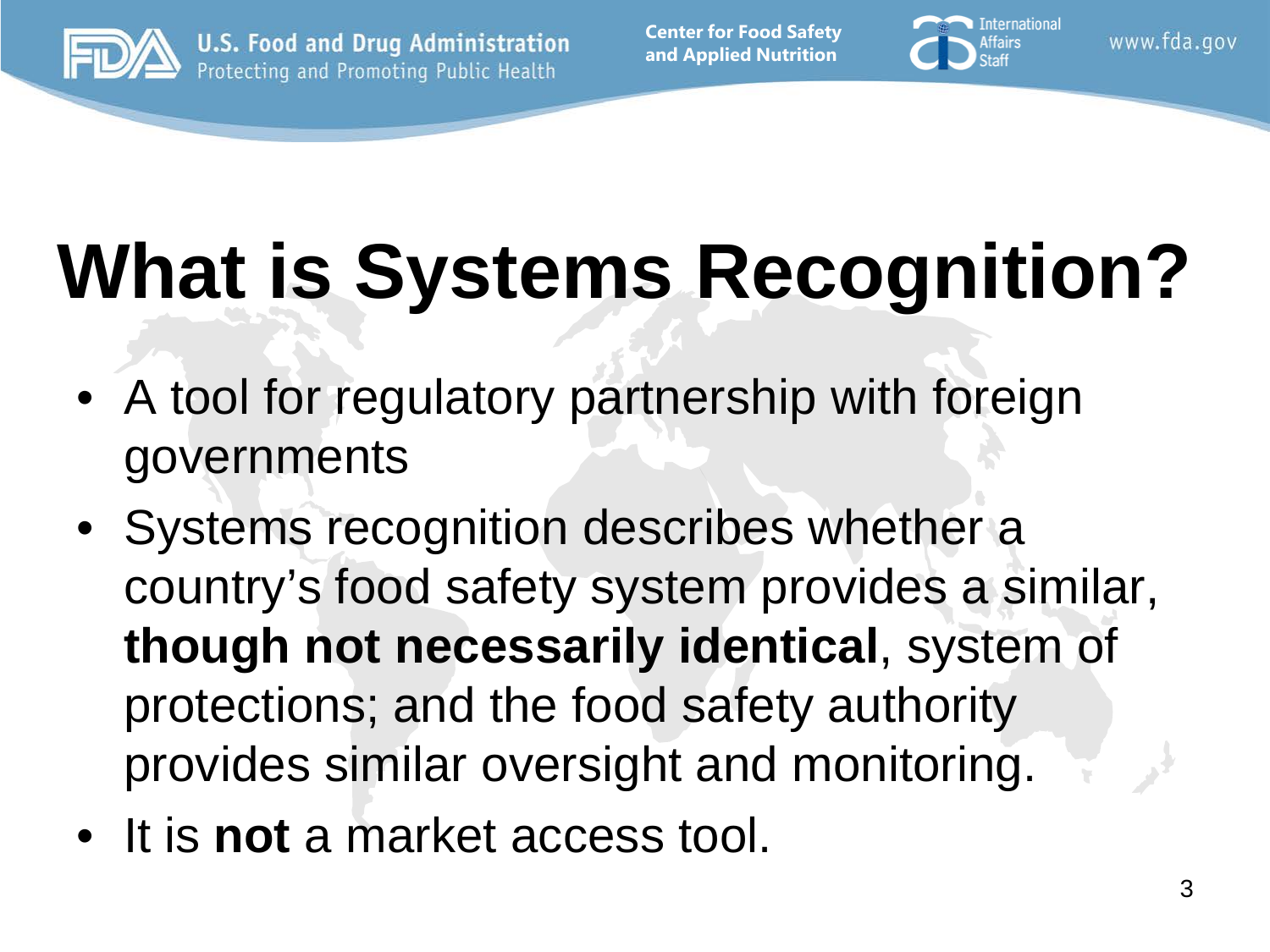

**Center for Food Safety and Applied Nutrition**



www.fda.gov

### **Is systems recognition needed for market access for FDA-regulated foods?** No! • Ne! • Nyet! • Wala! • Nien! • La! • Jo! • Non!

**Can we rely on the partner country/agency when there is a problem and can the partner rely on FDA?** Yes! • Huo! • Ja! • Si! • Ebo! • Hai!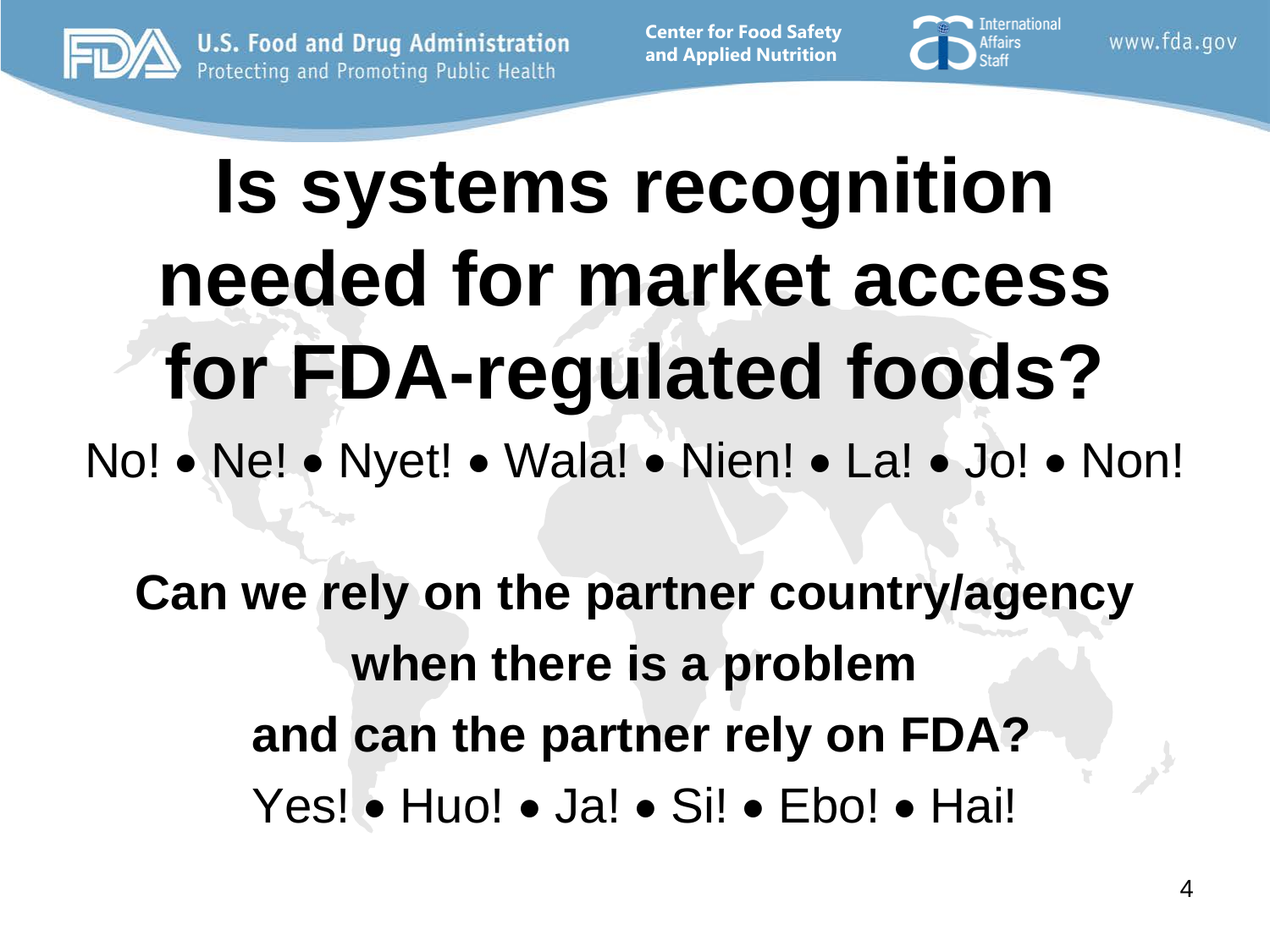

**Center for Food Safety and Applied Nutrition**



www.fda.gov

# **How Does Systems Recognition Benefit FDA**?

- Systems recognition allows us to:
	- Focus our resources, particularly inspectional resources, in a more risk-based manner
	- Identify those partners we can rely on for follow-up
	- Offers the prospect of information sharing on additional issues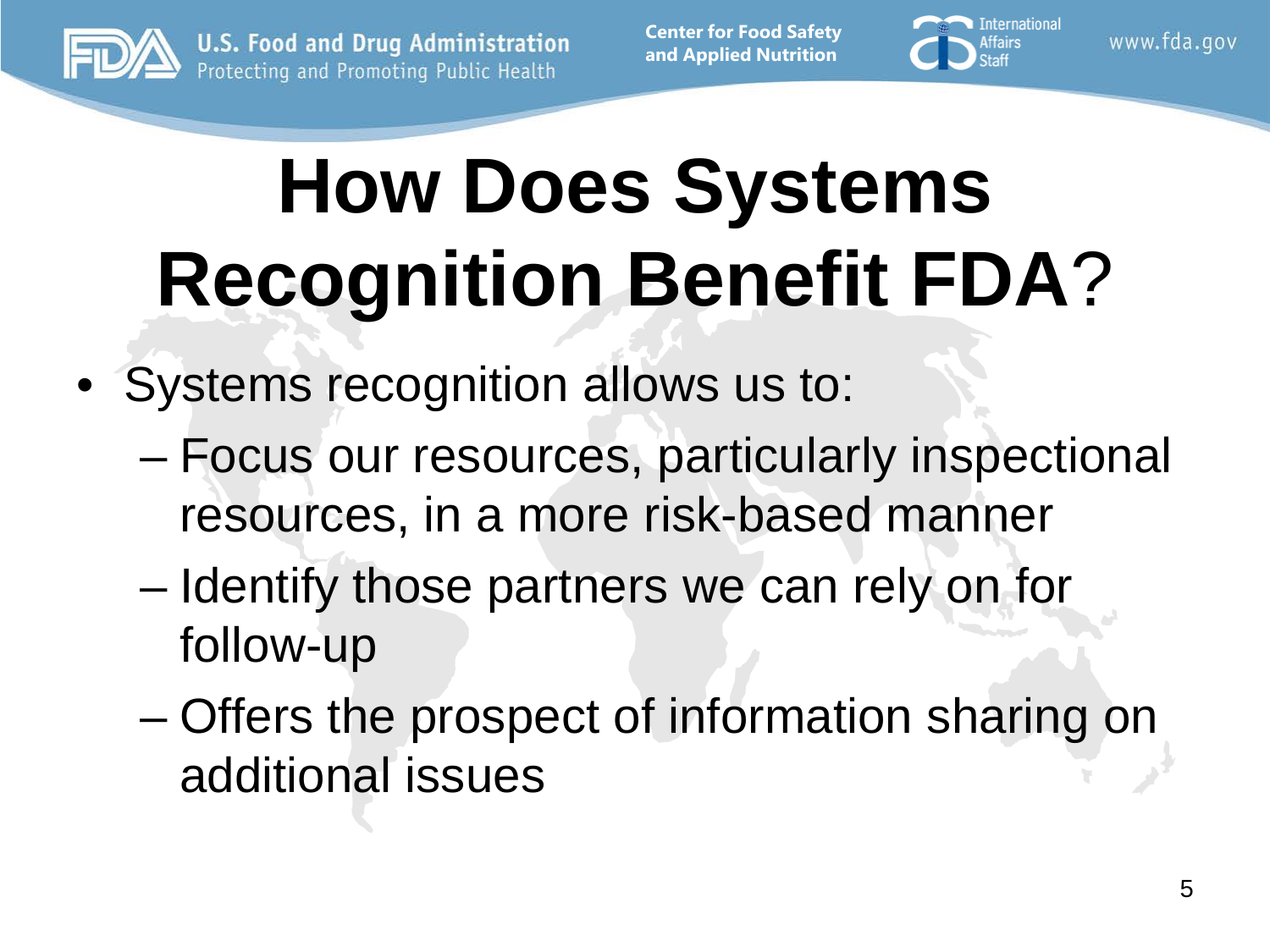

**Center for Food Safety and Applied Nutrition**



www.fda.gov

#### **What is the Assessment Process?**

- **Step 1: Pre-Screen**
	- Examines trading and compliance history, including refusal of admissions, import alerts and outbreaks linked to the country's products
	- Looks at data from other federal agencies (USDA's Global Agriculture Information Network)
	- Evaluates whether a country is likely to be a successful candidate for systems recognition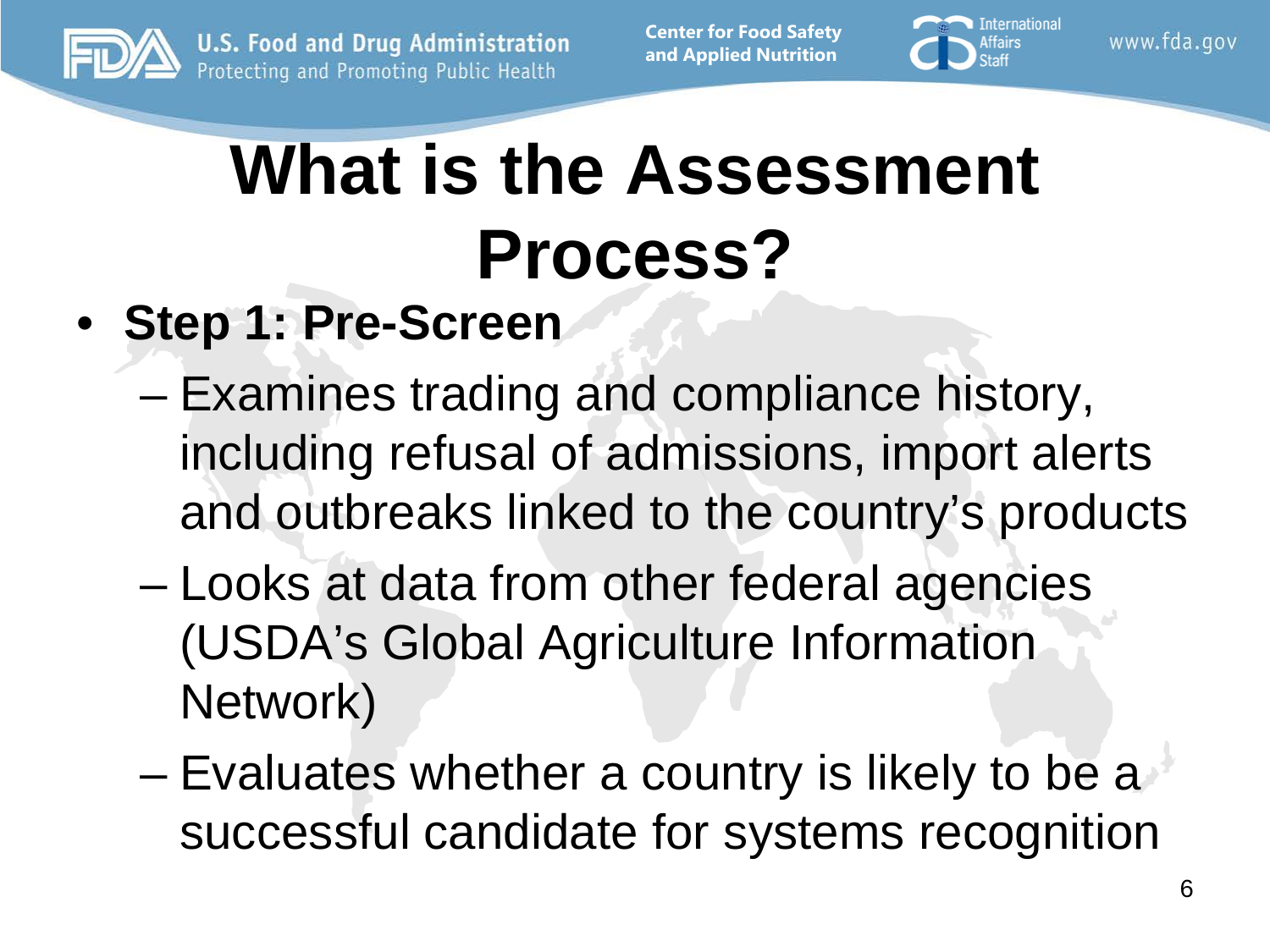

**Center for Food Safety and Applied Nutrition**



www.fda.gov

### **What is the Assessment Process? (cont.)**

- **Step 2: Completion of International Comparability Assessment Tool (ICAT)**
	- Documentation review: Are programs comparable with those used in the United States?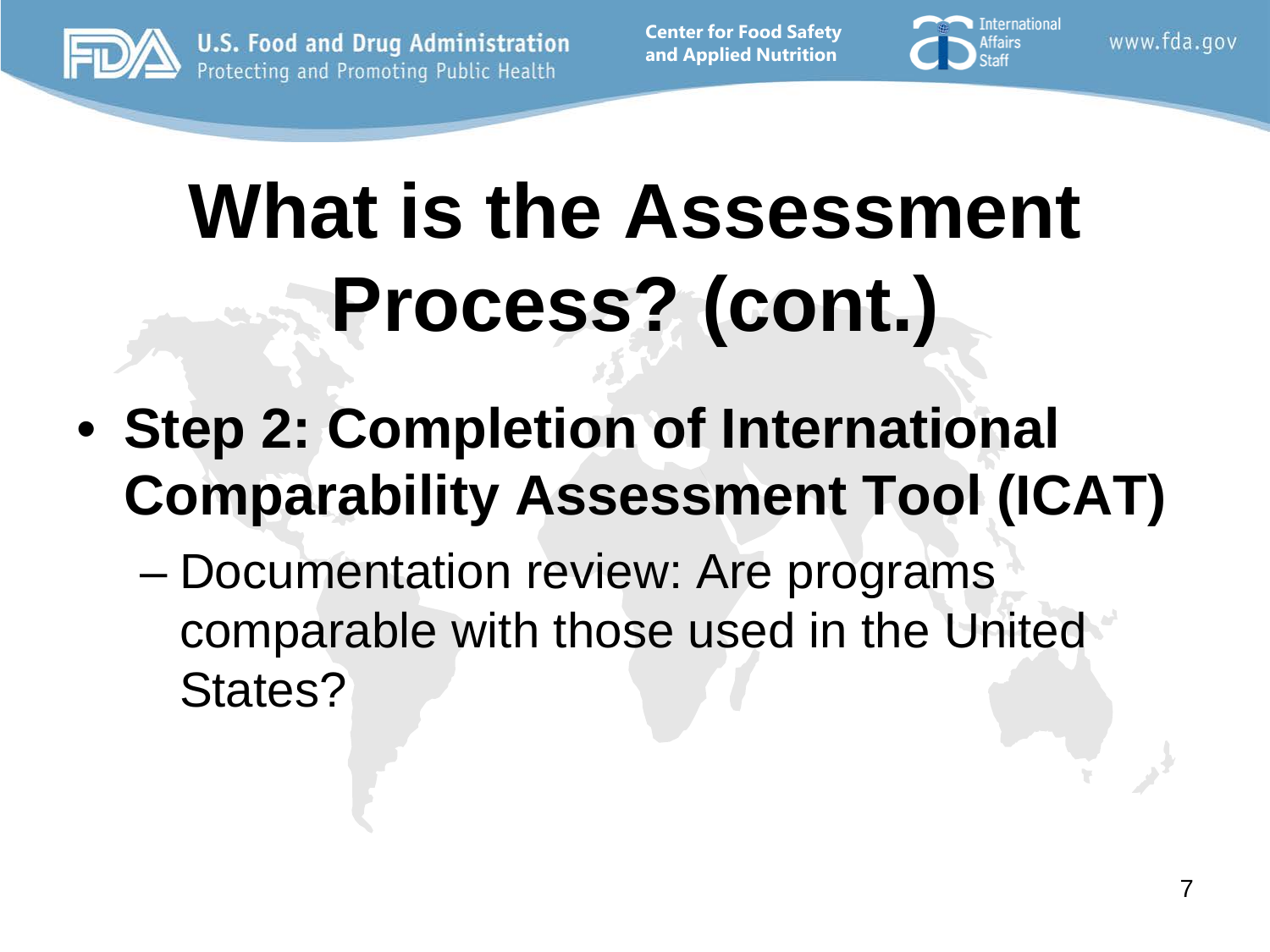

**Center for Food Safety and Applied Nutrition**



www.fda.gov

# **THE ICAT**

International Comparability Assessment Tool (ICAT) contains 10 core elements:

- Regulatory Foundation (**Includes Preventive Controls**)
- Training/Human Resource
- Inspection Program
- Program Assessment/Inspection Audit Program
- Food related Illness and Outbreaks
- Compliance and Enforcement (**Includes Verification Activities**)
- Industry and Community Relations
- Program Resources
- International Communications and Harmonization
- Laboratory Support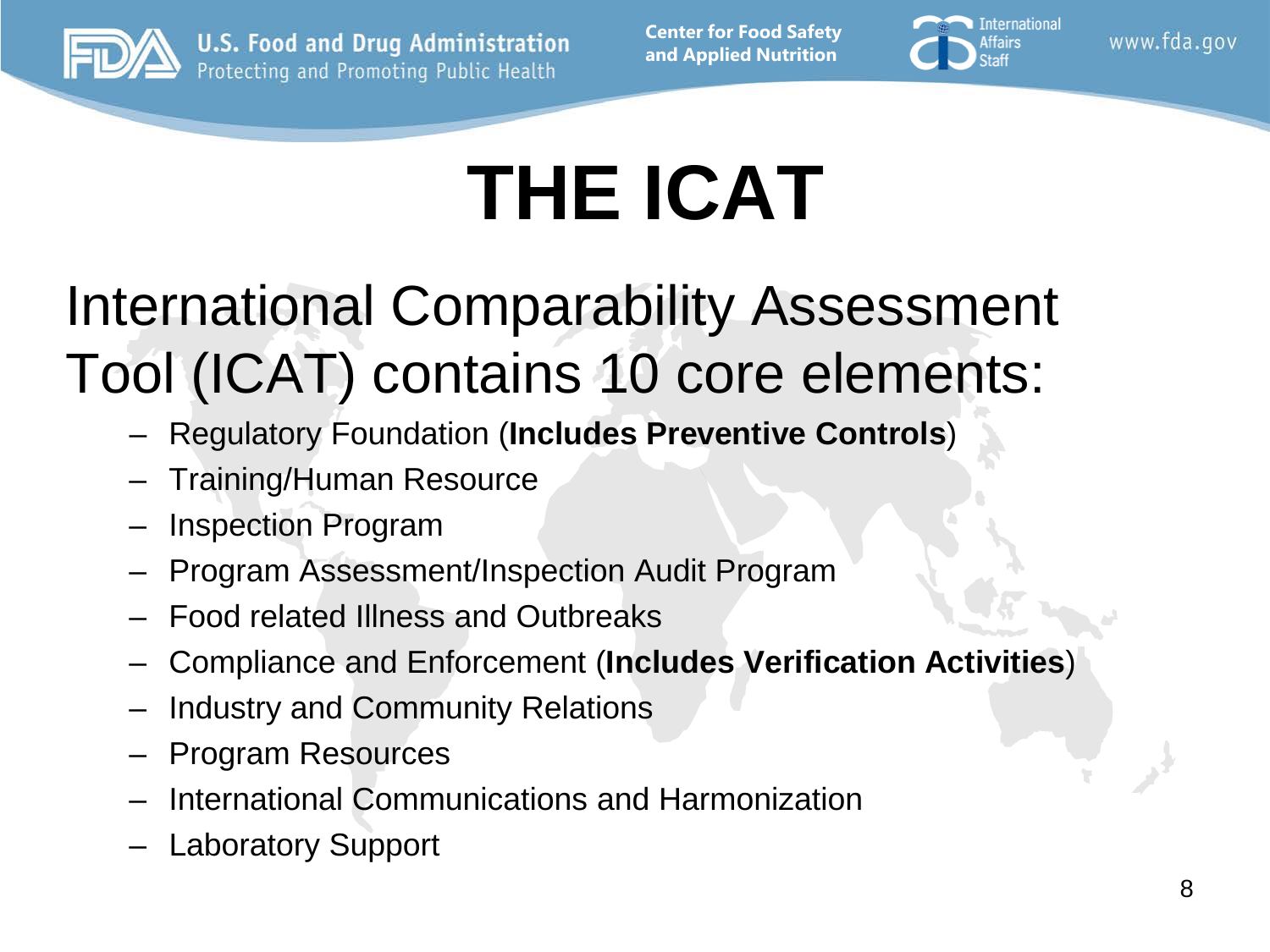

**Center for Food Safety and Applied Nutrition**



www.fda.gov

#### **Who Conducts the Assessment?**

- A team of technical experts from FDA reviews the ICAT submission.
- The process provides a "deep dive" into the foreign system, including its legal foundation and approaches to regulating the food industry.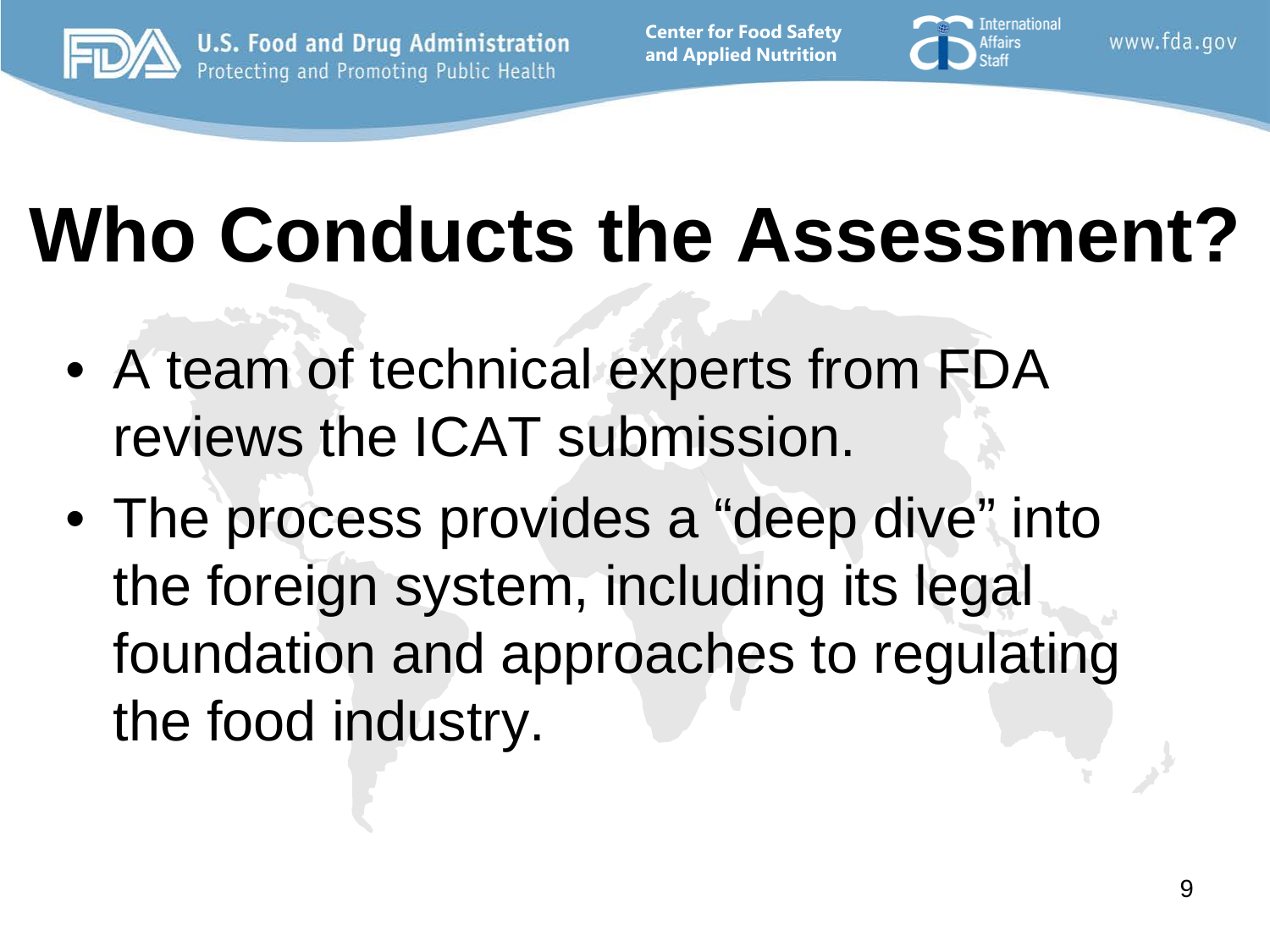

**Center for Food Safety and Applied Nutrition**



www.fda.gov

# **In-Country Assessment**

- **Step 3:** An FDA team goes to the country to check that what is done in practice aligns with the ICAT submission.
- The audit team conducts interviews, reviews records, visits government agencies, and accompanies government officials on facility audits and inspections.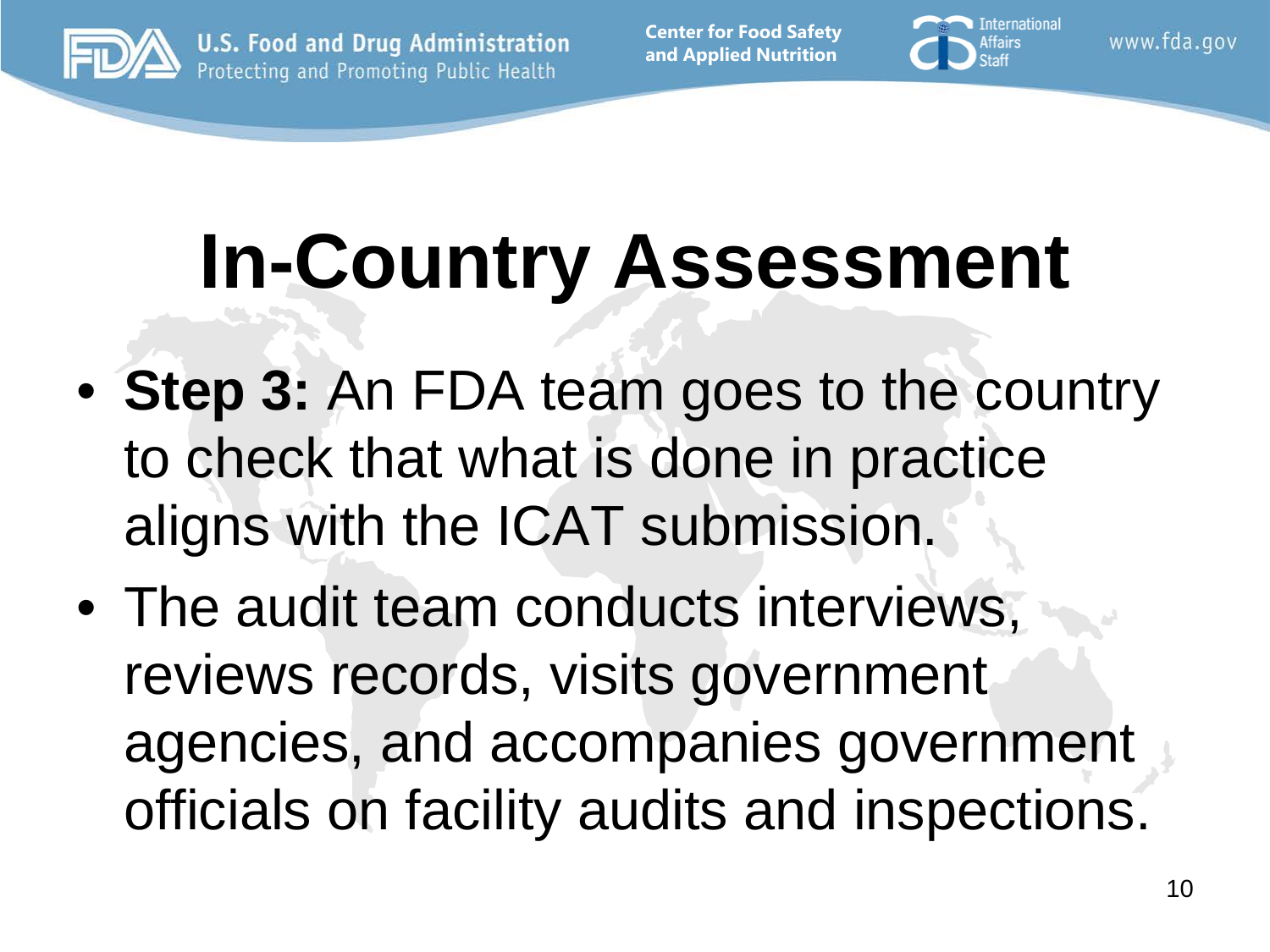



www.fda.gov

#### **What Foods are Covered?**

#### **Scope of Assessments**

- All foods for human consumption under FDA regulation **except for** Grade A dairy and molluscan shellfish and dietary supplements. Animal feed is generally excluded as well.
- Certain product specific regulatory requirements and standards are not included in the scope.
	- Food contact substances
	- Maximum residue levels for pesticides and veterinary drugs
	- Food additive approvals
	- Labeling requirements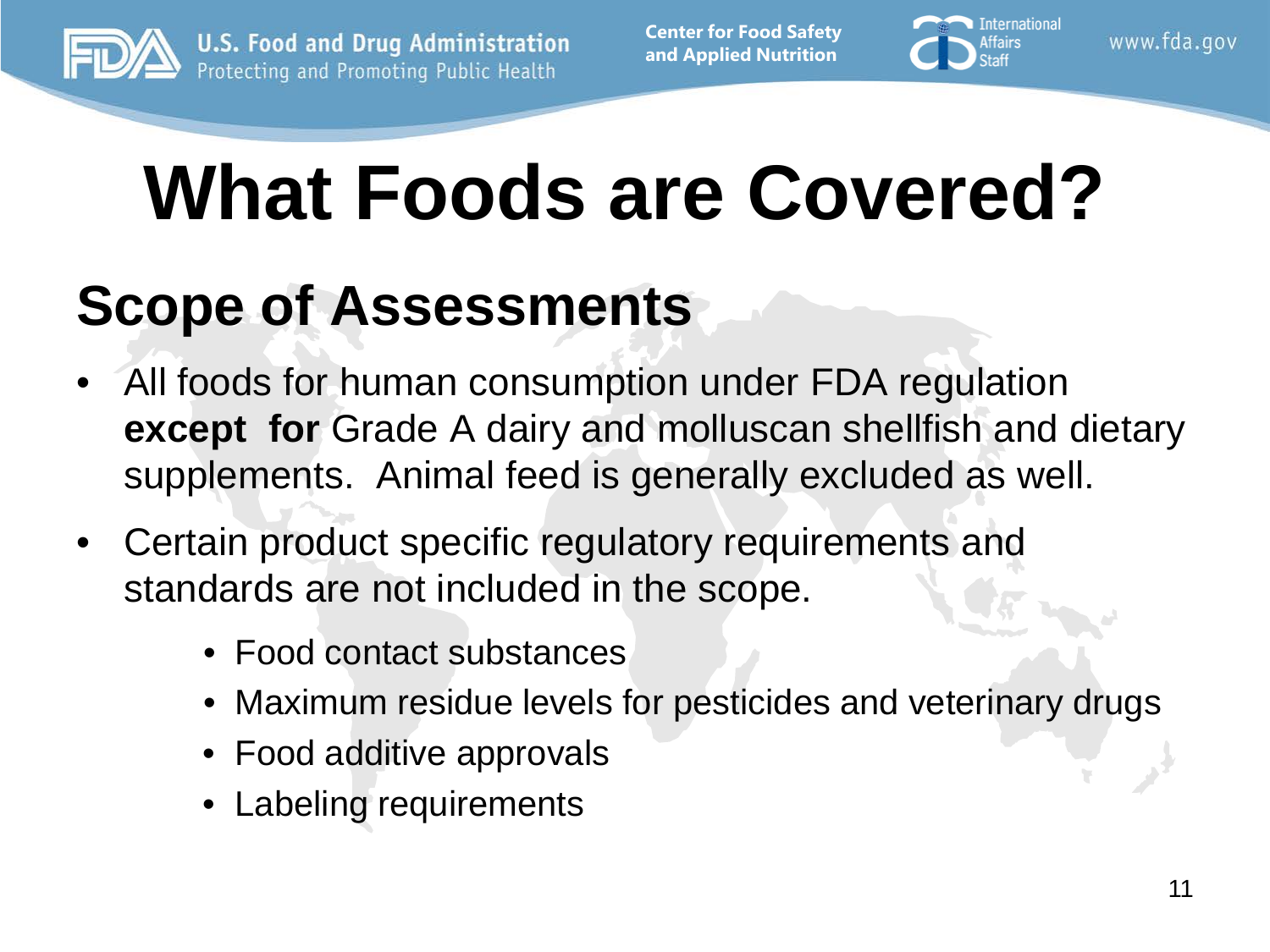



www.fda.gov

#### **Next Steps**

- We are moving from the pilot phase to adoption of systems recognition.
- Two countries have been recognized: New Zealand (2012); Canada (2016).
- Australia has gone through the three step process with FDA and is in the final stages of the process.
- The European Commission has just begun the ICAT process.
- Following recognition, reassessments will occur every 5 years, or more frequently if changes make it necessary.